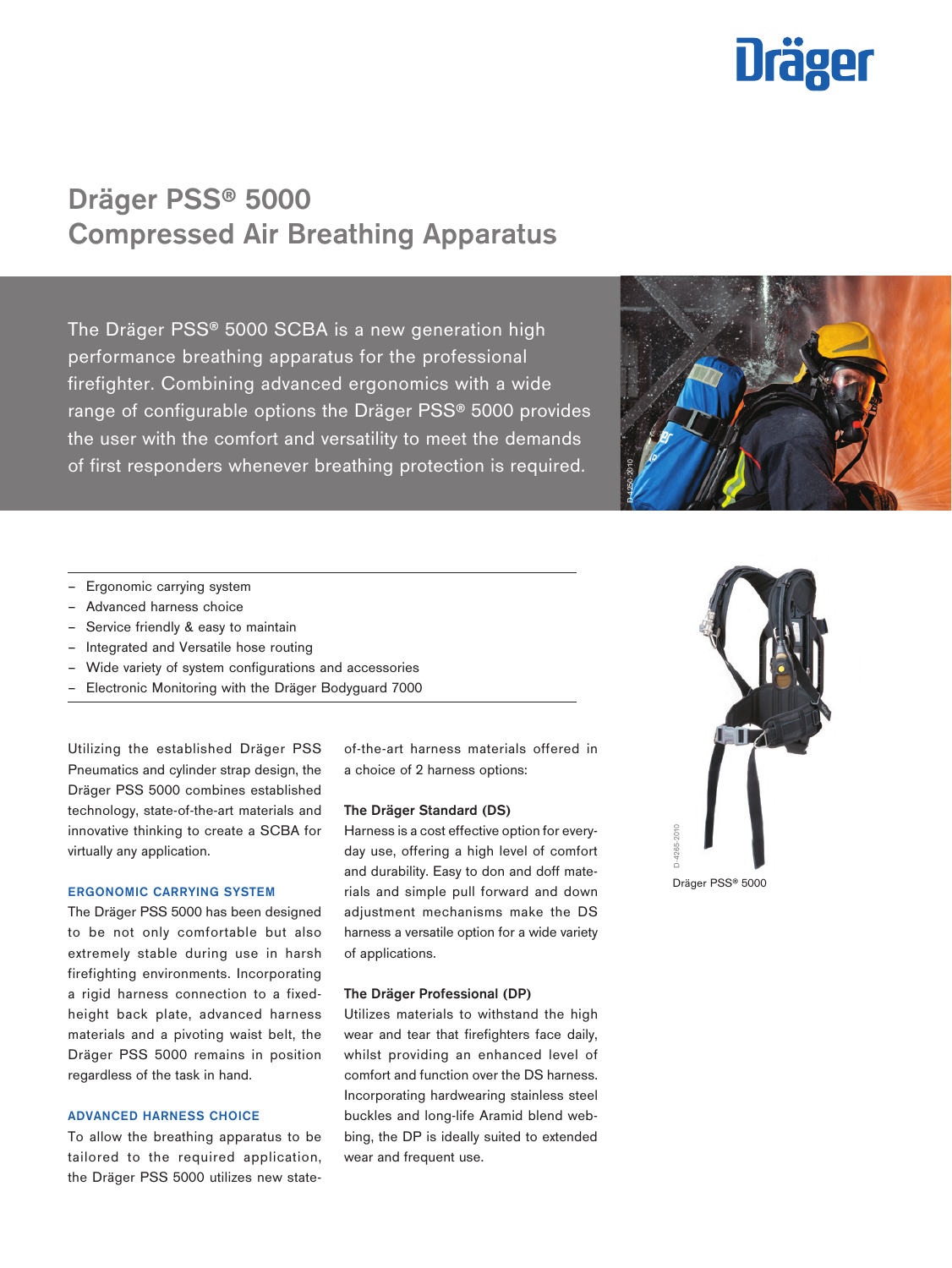

#### SERVICE FRIENDLY & EASY TO MAINTAIN

To keep downtime and costs to a minimum during service and maintenance, the Dräger PSS 5000 incorporates a number of unique design features

- Dräger's innovative Harness "slide and lock" mechanism facilitates fast and simple harness and waist pad connection/removal from the back plate, without the use of tools
- The first stage reducer snap fit connection allows the pneumatics to be fitted or removed quickly and easily from the set
- "Push in and out" hose clips allow swift removal of hoses from the harness pads for cleaning, without the need to remove the clip itself
- Closed, single piece harness and waist pad design to prevent excessive water absorbtion, reducing cleaning and drying time

#### INTEGRATED AND VERSATILE HOSE ROUTING

To minimize the risk of snagging and to guard against physical damage, both the gauge and air supply hoses are integrated within channels in the Dräger PSS 5000 back plate. The LDV, Gauge and Rescue hoses can now be routed over the left and/or right shoulders (2 hoses per side), allowing the Dräger PSS 5000 to be configured to any standard. Conventional waist mounted hoses can also be fitted making the Dräger PSS 5000 one of the most versatile SCBA's available.

#### WIDE VARIETY OF SYSTEM CONFIGURATIONS AND ACCESSORIES

Dräger has revolutionized the use of breathing apparatus by creating a range of components that can be selected in combination to meet the specific needs of the firefighter regardless of the task.

In addition to the inherent features of the Dräger PSS 5000 DS and DP, it is also possible to add

- Dräger Bodyguard 7000 electronic monitoring
- twin cylinder configuration
- Quick-Connect (QC) cylinder connection
- chargeair quick filling
- secondary supply connections for rescue, decontamination and/or airline use
- PSS Merlin Modem
- PSS Rescue Hood
- and many more … (for a full list and information please refer to the Dräger CABE Family Catalogue)

## ELECTRONIC MONITORING WITH THE DRÄGER BODYGUARD 7000

The Dräger PSS 5000 has been designed to be fully compatible with the globally established Dräger Bodyguard 7000 electronic signal and warning unit, and the newly integrated PSS Merlin Modem.

For maximum protection the Dräger Bodyguard 7000 has an innovative compact design that integrates the power supply and pressure sensor modules within the back plate, creating a balanced weight distribution. Real-time monitoring of essential information such as

time-to-whistle (based on current air consumption) and cylinder pressure is communicated via a lightweight handheld electronic gauge and display and/or, a facemask-mounted Head's Up Display (HUD).

Simultaneously this information can be transferred to an Entry Control Board via the PSS Merlin Modem, further enhancing firefighter and fire ground safety.

#### DRÄGER BODYGUARD 7000 AT A GLANCE

- accurate, continuously updated air time remaining
- digital and Analogue display of cylinder pressure
- time to whistle (based on current air consumption)
- intuitive operation
- integrated personal alert safety system (PASS)
- visual and acoustic warnings and alarms (102 to 112 dBA)
- easy push-button operation
- configurable settings to suit individual preferences
- enhanced display with scrolling text
- automatic self tests and system tests
- datalog with personal ID
- PC Link Software

(Windows® compatible)

- choice of operating modes: Tally and Automatic
- simple upgrade to Dräger FPS® 7000 Head-Up- Display (HUD)
- simple integration with the Dräger PSS Merlin Modem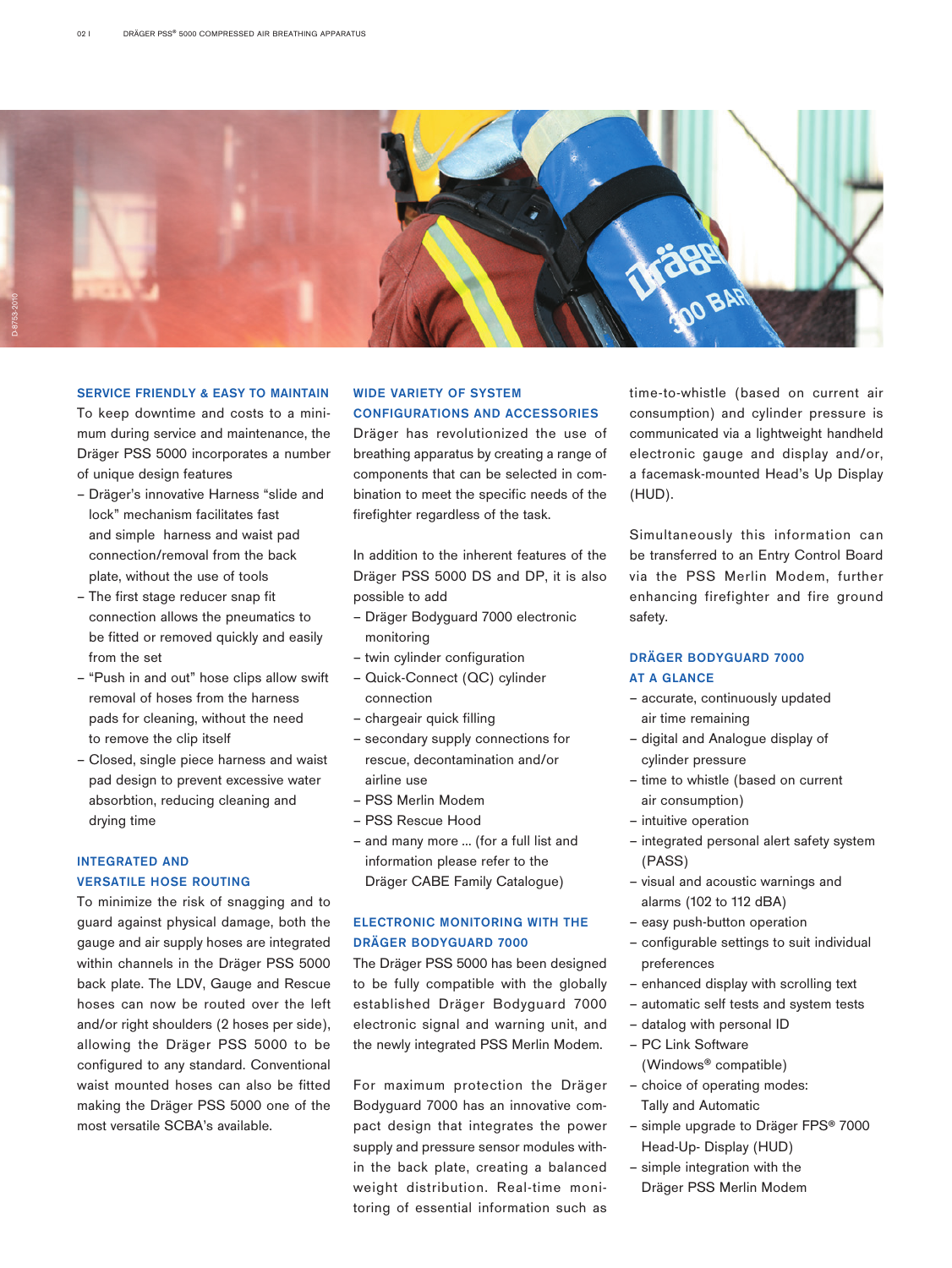## DRÄGER PSS 5000



Dräger PSS® 5000 Rescue Hose Shoulder





High-Tech Harness Closed, single piece harness and waist pad design to prevent excessive water absorbtion, reducing cleaning and drying time.

Left Hand Shoulder 3358341

Right Hand Shoulder 3358340

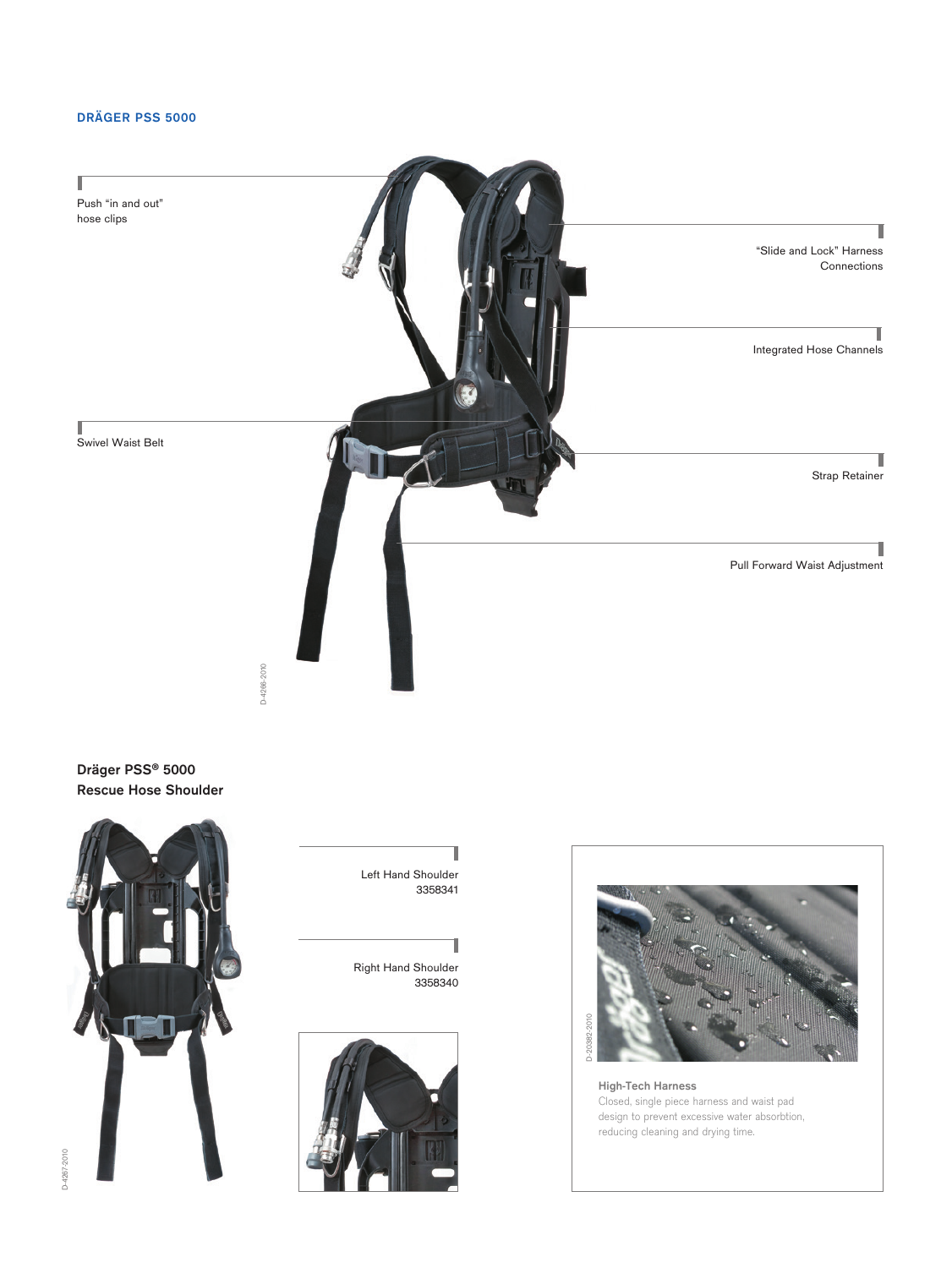#### TECHNICAL INFORMATION

|                                   | <b>PSS® 5000 DS</b><br><b>Pneumatic Gauge</b> | <b>PSS® 5000 DP</b><br><b>Pneumatic Gauge</b> | <b>PSS® 5000 DP</b><br>Bodyguard 7000 |
|-----------------------------------|-----------------------------------------------|-----------------------------------------------|---------------------------------------|
| Weight Kg (Backplate and Harness) | 3.85                                          | 4.00                                          | 4.60                                  |
| Input Pressure (bar)              | $0 - 300$                                     | $0 - 300$                                     | $0 - 300$                             |
| Nominal 1st Stage output pressure | 7.5                                           | 7.5                                           | 7.5                                   |
| 1st stage output flow (I/min)     | > 1.000                                       | > 1.000                                       | > 1.000                               |
| LDV output flow (I/min)           | >400                                          | >400                                          | >400                                  |
| Whistle activation pressure (bar) | $50 - 60$                                     | $50 - 60$                                     | $50 - 60$                             |
| Whistle Sound Level (dBA)         | > 90                                          | > 90                                          | > 90                                  |
| ADSU Main alarm (dBA)             | N/A                                           | N/A                                           | $102 - 112$                           |
|                                   |                                               |                                               |                                       |

Approvals EN 137:2006 (Type2)

#### SELECTED ACCESSORIES/UPGRADES



Dräger Bodyguard 7000 Dräger FPS® 7000 Dräger FPS® 7000



Dräger PSS® Rescue hood **Plus LDV** Plus LDV Cylinder Quick Connect



Dräger PSS® Merlin Modem Dräger PSS® 7000









secondary supply hose



AA battery module and a set of the Desktop charger (shown with batteries)



Head-Up Display





Dräger Bodyguard 1000



Nickel Metal Hydride battery module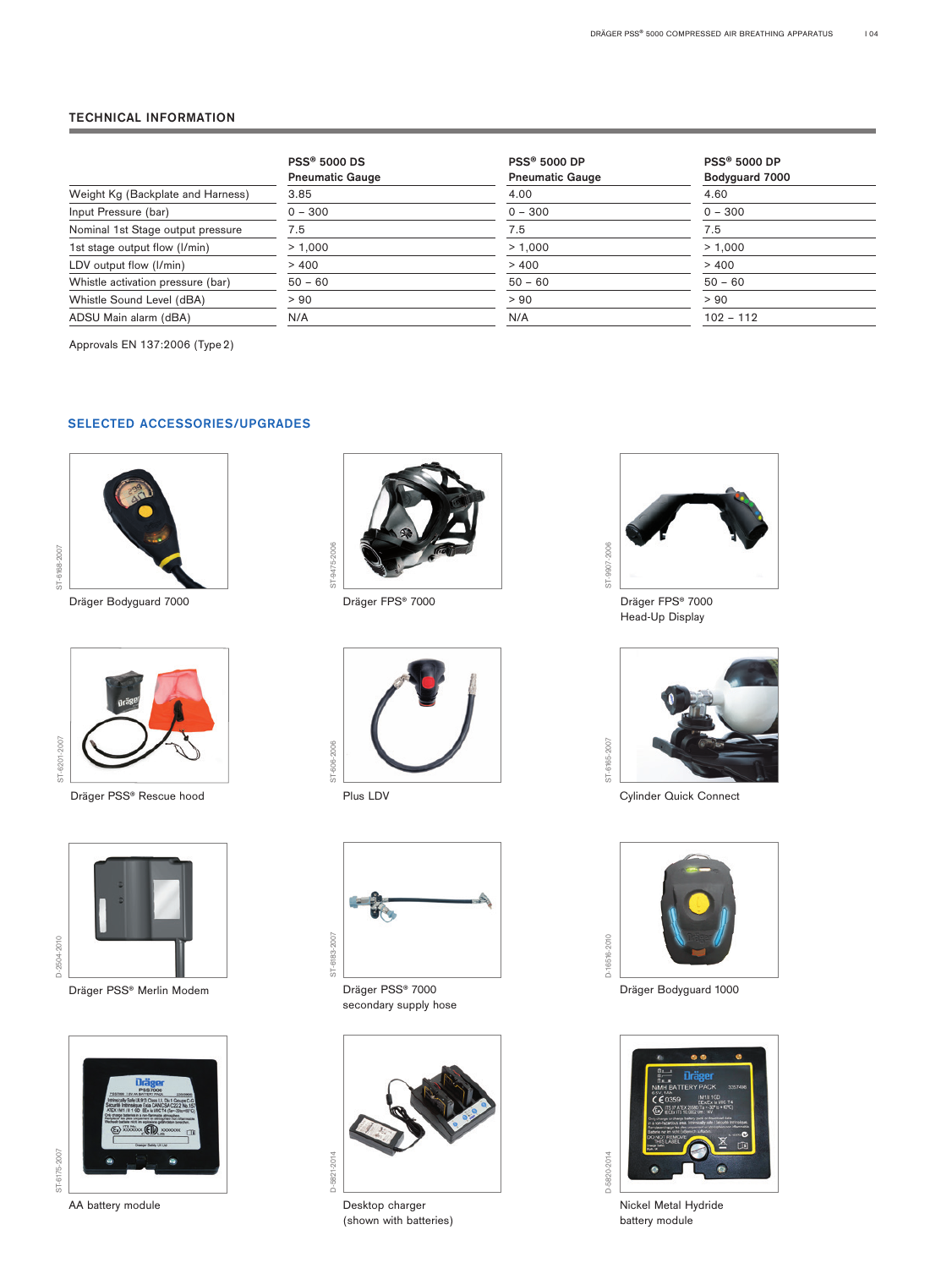#### ORDER INFORMATION

| Dräger PSS® 5000 Compressed Air Breathing Apparatus                                                                                                                                                                                                |                          |           |
|----------------------------------------------------------------------------------------------------------------------------------------------------------------------------------------------------------------------------------------------------|--------------------------|-----------|
| PSS <sup>®</sup> 5000 DP Pneumatic Gauge                                                                                                                                                                                                           | single cylinder strap    | 33 57 845 |
| PSS <sup>®</sup> 5000 DP Pneumatic Gauge                                                                                                                                                                                                           | universal cylinder strap | 33 58 333 |
| PSS <sup>®</sup> 5000 DP Quick Connect                                                                                                                                                                                                             | single cylinder strap    | 33 58 431 |
| PSS <sup>®</sup> 5000 DP Bodyguard 7000                                                                                                                                                                                                            | single cylinder strap    | 33 58 353 |
| PSSv 5000 DP Bodyguard 7000                                                                                                                                                                                                                        | universal cylinder strap | 33 58 355 |
| PSS® 5000 DP Bodyguard 7000 QC                                                                                                                                                                                                                     | single cylinder strap    | 33 58 436 |
| PSS® 5000 DP Bodyguard 7000 Tally                                                                                                                                                                                                                  | single cylinder strap    | 33 58 354 |
| PSS® 5000 DP Bodyguard 7000 Tally                                                                                                                                                                                                                  | universal cylinder strap | 33 58 356 |
| PSS® 5000 DP Bodyguard 7000 Tally Quick Connect                                                                                                                                                                                                    | single cylinder strap    | 33 58 437 |
| <b>PSS® 5000 DS</b>                                                                                                                                                                                                                                | single cylinder strap    | 33 57 858 |
| <b>PSS® 5000 DS</b>                                                                                                                                                                                                                                | universal cylinder strap | 33 58 338 |
| PSS <sup>®</sup> 5000 DS Quick Connect                                                                                                                                                                                                             | single cylinder strap    | 33 58 428 |
| PSS <sup>®</sup> 5000 DS Bodyguard 7000                                                                                                                                                                                                            | single cylinder strap    | 33 58 349 |
| PSS® 5000 DS Bodyguard 7000                                                                                                                                                                                                                        | universal cylinder strap | 33 58 351 |
| PSS <sup>®</sup> 5000 DS Bodyguard 7000 Quick Connect                                                                                                                                                                                              | single cylinder strap    | 33 58 434 |
| PSS® 5000 DS Bodyguard 7000 Tally                                                                                                                                                                                                                  | single cylinder strap    | 33 58 350 |
| PSS® 5000 DS Bodyguard 7000 Tally                                                                                                                                                                                                                  | universal cylinder strap | 33 58 352 |
| PSS <sup>®</sup> 5000 DS Bodyguard 7000 Tally Quick Connect                                                                                                                                                                                        | single cylinder strap    | 33 58 435 |
| consisting of pressure module and HP manifold (allows upgrade from PSS® 5000 with pneumatic<br>gauge to FPS 7000 Heads-Up-Display) n-mask display and power supply not included.                                                                   |                          |           |
| Bodyguard 7000 Upgrade Kit (Tally)<br>consisting of Bodyguard 7000 display module & pressure Module including HP hose & pneumatic whistle.<br>(Upgrade of PSS® 5000 with pneumatic gauge to PSS® 5000 w Bodyguard 7000, power supply not included) |                          | 33 57 098 |
| Bodyguard 7000 Upgrade Kit (Button)                                                                                                                                                                                                                | 33 57 101                |           |
| PSS <sup>®</sup> Merlin Modem Kit                                                                                                                                                                                                                  | 33 57 982                |           |
| Plus lung demand valve (LDV)                                                                                                                                                                                                                       |                          |           |
| Normal Demand (N)                                                                                                                                                                                                                                  |                          | 33 50 501 |
| Plug in (A)                                                                                                                                                                                                                                        |                          | 33 38 700 |
| M45 (AE)                                                                                                                                                                                                                                           |                          | 33 38 706 |
| <b>ESA</b>                                                                                                                                                                                                                                         |                          | 33 51 302 |
| Automatic switch over valve (ASV)                                                                                                                                                                                                                  | on request               |           |
| PSS Rescue hood                                                                                                                                                                                                                                    | 33 54 982                |           |
| Lung demand valve holder                                                                                                                                                                                                                           |                          |           |
| N/ESA                                                                                                                                                                                                                                              |                          | 33 57 526 |
| AE                                                                                                                                                                                                                                                 |                          | 33 57 528 |
| Α                                                                                                                                                                                                                                                  |                          | 33 57 527 |
| Dräger Cylinders                                                                                                                                                                                                                                   | on request               |           |
|                                                                                                                                                                                                                                                    |                          |           |
| <b>Secondary Supply &amp; Airline Accessories</b>                                                                                                                                                                                                  |                          |           |
| 2nd MP Connector Hose - Waist - Female - LF                                                                                                                                                                                                        | 33 55 748                |           |
| 2nd MP Connector Hose - Waist - Male - LF                                                                                                                                                                                                          | 33 55 749                |           |
| 2nd MP Connector Hose - Waist - Female - SF                                                                                                                                                                                                        | 33 58 503                |           |
| 2nd MP Connector Hose - Shoulder RH - Female - ORC                                                                                                                                                                                                 | 33 58 340                |           |

|                                                          | ------    |
|----------------------------------------------------------|-----------|
| 2nd MP Connector Hose - Shoulder RH - Female - QRC       | 33 58 340 |
| 2nd MP Connector Hose - Shoulder LH - Female - QRC       | 33 58 341 |
| 2nd MP Combined Connector Hose - Waist - Unsecured       | 33 56 530 |
| 2nd MP Combined Connector Hose Forward - Waist - Secured | 33 58 403 |
| 2nd MP Combined Connector Hose Forward - Waist - Secured | 33 58 406 |
| <b>Buddy Breather Pouch</b>                              | 33 58 596 |
| <b>Revitox Shoulder Hose</b>                             | 33 58 590 |